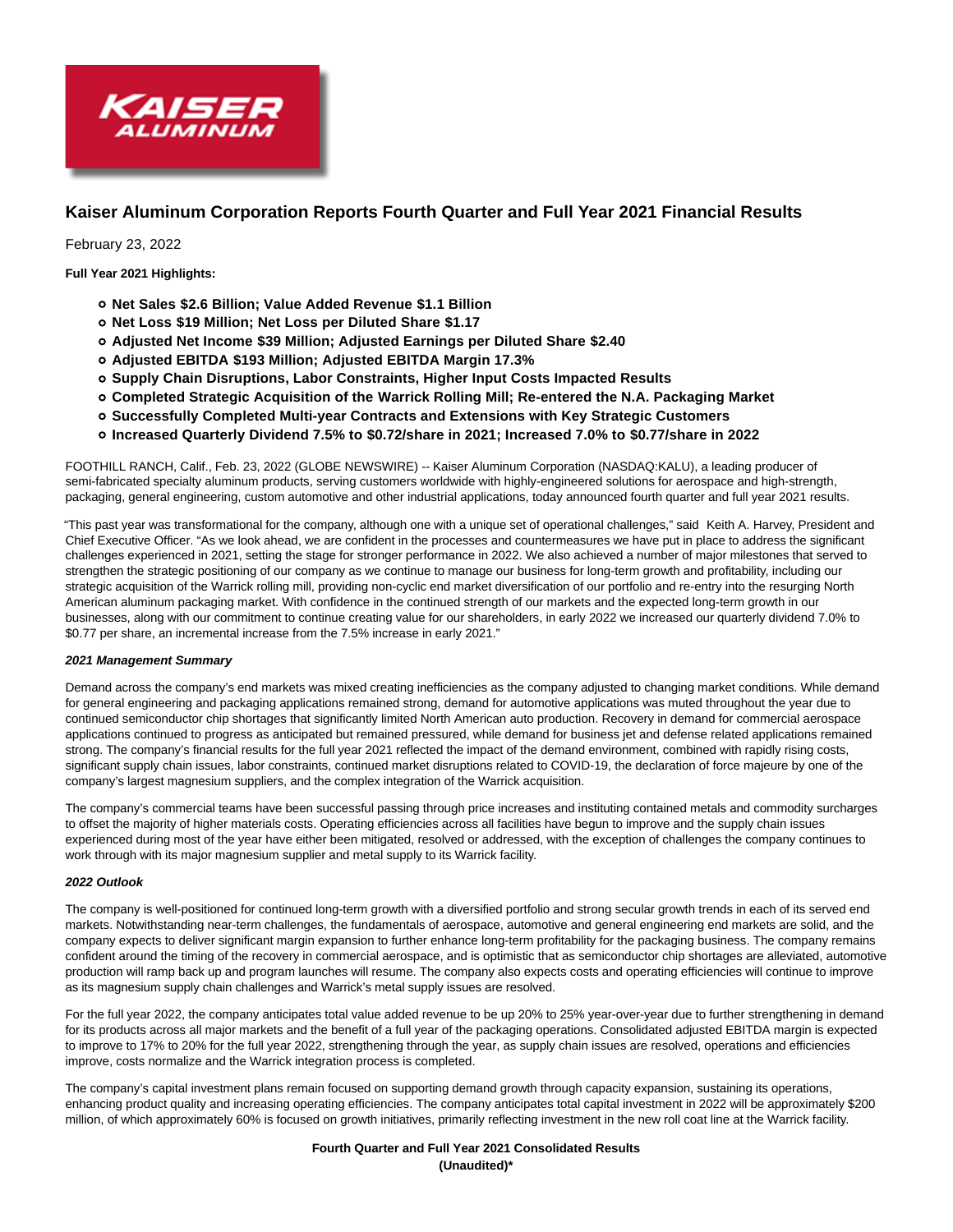|                                                   | Quarterly |                |    |        |    |        | December 31, |    |        |  |
|---------------------------------------------------|-----------|----------------|----|--------|----|--------|--------------|----|--------|--|
|                                                   |           | 4Q21           |    | 3Q21   |    | 4Q20   | 2021         |    | 2020   |  |
| Shipments (millions of lbs.)                      |           | 333            |    | 315    |    | 119    | 1,122        |    | 502    |  |
| Net sales                                         | \$        | 806            | \$ | 751    | \$ | 272    | \$<br>2,622  | \$ | 1,173  |  |
| Less hedged cost of alloyed metal <sup>1</sup>    |           | (490)          |    | (445)  |    | (121)  | (1,511)      |    | (476)  |  |
| Value added revenue                               | \$        | 316            | \$ | 305    | \$ | 152    | \$<br>1,111  | \$ | 697    |  |
| Realized price per pound (\$/lb.)                 |           |                |    |        |    |        |              |    |        |  |
| Net sales                                         | \$        | 2.42           | \$ | 2.38   | \$ | 2.28   | \$<br>2.34   | \$ | 2.33   |  |
| Less hedged cost of alloyed metal                 |           | (1.47)         |    | (1.41) |    | (1.01) | (1.35)       |    | (0.94) |  |
| Value added revenue                               | \$        | 0.95           | \$ | 0.97   | \$ | 1.27   | \$<br>0.99   | \$ | 1.39   |  |
| As reported                                       |           |                |    |        |    |        |              |    |        |  |
| Operating income                                  | \$        | 17             | \$ | 20     | \$ | 19     | \$<br>64     | \$ | 81     |  |
| Net income (loss)                                 | \$        | $\overline{2}$ | \$ | (2)    | \$ | 6      | \$<br>(19)   | \$ | 29     |  |
| Net income (loss) per share, diluted <sup>2</sup> | \$        | 0.11           | \$ | (0.14) | \$ | 0.37   | \$<br>(1.17) | \$ | 1.81   |  |
| Adjusted <sup>3</sup>                             |           |                |    |        |    |        |              |    |        |  |
| Operating income                                  | \$        | 19             | \$ | 26     | \$ | 15     | \$<br>101    | \$ | 102    |  |
| EBITDA <sup>4</sup>                               | \$        | 46             | \$ | 50     | \$ | 29     | \$<br>193    | \$ | 154    |  |
| EBITDA margin <sup>5</sup>                        |           | 14.5%          |    | 16.5%  |    | 18.8%  | 17.3%        |    | 22.1%  |  |
| Net income                                        | \$        | 3              | \$ | 9      | \$ | 6      | \$<br>39     | \$ | 48     |  |
| EPS, diluted <sup>2</sup>                         | \$        | 0.20           | \$ | 0.57   | \$ | 0.35   | \$<br>2.40   | \$ | 3.01   |  |

 $1$  Hedged cost of alloyed metal is our Midwest transaction price of aluminum plus the price of alloying elements plus any realized gains and/or losses on settled hedges, related to the metal sold in the referenced period.

<sup>2</sup> Diluted shares for EPS are calculated using the treasury stock method.

3 Adjusted numbers exclude non-run-rate items. For all Adjusted numbers and EBITDA refer to Reconciliation of Non-GAAP Measures.

 $4$  Adjusted EBITDA = Consolidated operating income, excluding operating non-run-rate items, plus Depreciation and amortization.

 $5$  Adjusted EBITDA margin = Adjusted EBITDA as a percent of Value Added Revenue.

\* Please refer to GAAP financial statements.

Totals may not sum due to rounding.

# **Fourth Quarter 2021**

Net sales for the fourth quarter 2021 increased to \$806 million compared to \$272 million in the prior year period, reflecting a 179% increase in shipments and a 6% increase in average selling price per pound. The increase in average selling price reflected an approximately 25% decrease in value added revenue per pound and a 46% increase in underlying contained metal costs.

Value added revenue for the fourth quarter 2021 increased 109% to \$316 million from \$152 million in the prior year period primarily reflecting \$131 million of value added revenue from the company's packaging business. Value added revenue for the company's aerospace/high strength applications increased 29% to \$82 million on a 36% increase in shipments compared to the prior year period. The increase in shipments reflects continued strength in demand for defense and business jet applications and improving demand for commercial aerospace as airline travel continues to recover. Value added revenue for automotive extrusions decreased 11% to \$23 million on an 8% decrease in shipments driven by the shortage of semiconductor chips that impacted North American production levels. Value added revenue for general engineering applications increased approximately 20% to \$73 million on a 19% increase in shipments reflecting continued strength in underlying demand and restocking in the service center supply chain.

Adjusted EBITDA of \$46 million in the fourth quarter 2021 increased \$17 million compared to the prior year period. Adjusted EBITDA in the fourth quarter 2021 reflected the addition of the company's packaging business and improvement in aerospace/high strength and general engineering applications, partially offset by higher costs related to magnesium and metal supply chain issues. Adjusted EBITDA as a percentage of value added revenue was 14.5% in the fourth quarter 2021 as compared to 18.8% in the prior year period.

Reported operating income for the fourth quarter 2021 was approximately \$17 million. Adjusting for approximately \$2 million of non-run-rate charges, including \$2 million of Warrick related integration costs, operating income for the fourth quarter 2021 was approximately \$19 million, compared to \$15 million in the prior year quarter. In addition, adjusted operating income in the fourth quarter 2021 reflected approximately \$12 million of depreciation expense and \$2 million of amortization expense primarily resulting from purchase accounting adjustments related to the acquisition of the Warrick rolling mill.

Reported net income for the fourth quarter 2021 was \$2 million, or \$0.11 per diluted share, compared to a net income and diluted earnings per share of \$6.0 million and \$0.37, respectively, for the prior year period. Excluding the impact of non-run-rate items, adjusted net income was \$3 million or \$0.20 per diluted share for the fourth quarter 2021, compared to adjusted net income of \$6 million or \$0.35 per diluted share for the fourth quarter 2020.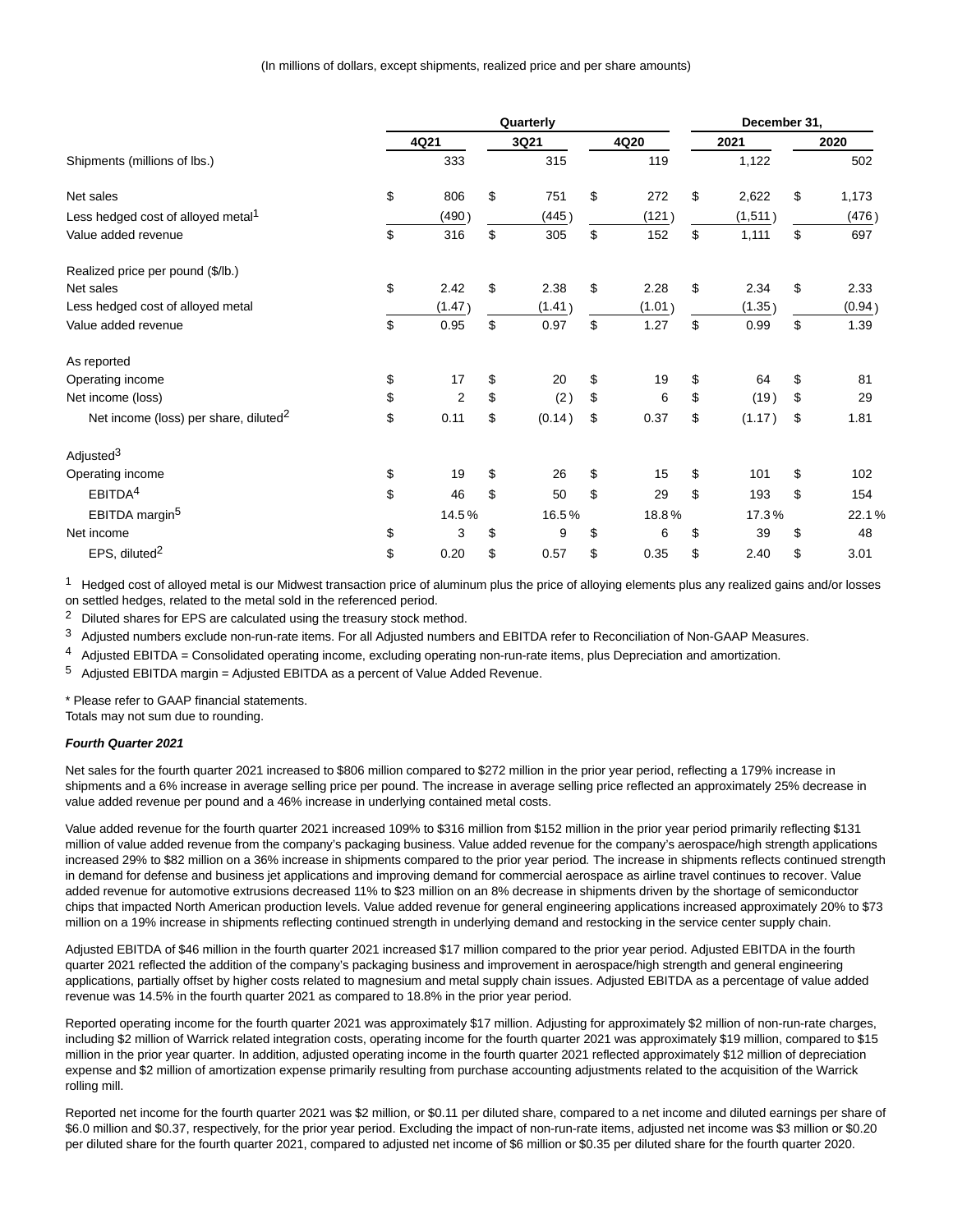## **Full Year 2021**

Net sales for the full year 2021 were \$2.6 billion compared to \$1.2 billion in the prior period, reflecting a 123% increase in shipments at an equivalent average selling price per pound. The average selling price reflected an approximately 29% decrease in value added revenue per pound and a 44% increase in underlying contained metal costs.

Value added revenue for the full year 2021 increased 59% to \$1.1 billion from \$697 million in the prior year period, of which \$389 million was related to the packaging business acquired at the end of the first quarter 2021, in addition to the continued improvement in the company's general engineering and automotive applications. Value added revenue for the company's aerospace/high strength applications decreased 15% to \$315 million on a 7% decrease in shipments reflecting the continued impact of the COVID-19 pandemic on commercial aerospace demand, while demand for business jet and defense applications remained strong. Value added revenue for automotive extrusions increased 16% to \$97 million, reflecting a 12% increase in shipments primarily reflecting recovery from the COVID-19 pandemic related automotive supply chain shut downs during the second quarter 2020. Value added revenue for general engineering applications increased approximately 25% to \$297 million on a 27% increase in shipments reflecting solid underlying demand, service center restocking and reshoring.

Adjusted EBITDA of \$193 million in the full year 2021 increased \$39 million compared to the prior year period, which reflected results from a record first quarter 2020 and the benefit of the additional \$15 million related to modifications to 2020 customer declarations under multi-year contracts. Adjusted EBITDA for the full year 2021 reflected the benefit of the acquired packaging business in addition to improvement in the company's automotive and general engineering applications, partially offset by \$27 million of higher costs related to supply chain issues, labor and training, inflation and integration costs. Adjusted EBITDA as a percentage of value added revenue was 17.3% for the full year 2021, as compared to 22.1% in the prior year period.

Reported operating income for full year 2021 was approximately \$64 million. Adjusting for approximately \$37 million of non-run-rate charges, including \$17 million of Warrick related integration costs and \$5 million of non-cash benefits predominately associated with one-time purchase accounting adjustments related to hedging and LIFO inventory adjustments, operating income for the full year 2021 was approximately \$101 million, compared to \$102 million in the prior year period. In addition, adjusted operating income in the full year 2021 reflected approximately \$37 million of higher depreciation and amortization expense, comprising of approximately \$6 million of purchase accounting related amortization and approximately \$31 million of depreciation expense related to the acquisition of the Warrick rolling mill.

Net loss for the full year 2021 was \$19 million, or \$1.17 loss per diluted share, compared to a net income and income per diluted share of \$29 million and \$1.81, respectively, for the prior year period. Excluding the impact of non-run-rate items, and the after-tax impact of \$36 million associated with the company's senior note refinancing, adjusted net income was \$39 million or \$2.40 per diluted share for the full year 2021, compared to adjusted net income of \$48 million or \$3.01 per diluted share for the prior year period.

# **Cash Flow and Liquidity**

Adjusted EBITDA of \$193 million reported for the full year 2021 funded approximately \$58 million of capital investments, \$49 million of interest payments, \$6 million of cash taxes, a \$32 million increase in working capital and \$47 million of cash returned to shareholders through quarterly dividends. In addition, beginning of the year cash balances funded the \$609 million required to fund the acquisition of the Warrick rolling mill and \$28 million of related professional and legal fees.

As of December 31, 2021, the company had cash and cash equivalents of approximately \$303 million, and borrowing availability under the company's revolving credit facility of approximately \$367 million, providing total liquidity of \$670 million. There were no borrowings under the revolving credit facility during the quarter and the facility remains undrawn.

# **Conference Call**

Kaiser Aluminum Corporation will host a conference call on Thursday, February 24, 2022, at 10:00am (Pacific Time); 12:00pm (Central Time); 1:00pm (Eastern Time), to discuss fourth quarter 2021 results. To participate, the conference call can be directly accessed from the U.S. and Canada at (800) 697-5978, and accessed internationally at (630) 691-2750. The conference call ID number is 8088593. A link to the simultaneous webcast can be accessed on the company's website at http://investors.kaiseraluminum.com/events.cfm</u>. A copy of a presentation will be available for download prior to the call and an audio archive will be available on the company's website following the call.

#### **Company Description**

Kaiser Aluminum Corporation, headquartered in Foothill Ranch, Calif., is a leading producer of semi-fabricated specialty aluminum products, serving customers worldwide with highly-engineered solutions for aerospace and high-strength, packaging, general engineering, custom automotive, and other industrial applications. The company's North American facilities produce value-added plate, sheet, coil, extrusions, rod, bar, tube, and wire products, adhering to traditions of quality, innovation, and service that have been key components of the culture since the company was founded in 1946. The company's stock is included in the Russell 2000® index and the S&P Small Cap 600® index.

## **Available Information**

For more information, please visit the company's website at [www.kaiseraluminum.com.](https://www.globenewswire.com/Tracker?data=SM89tSBE_AH8uQgouYf1AMBvQvifsgN6T7a0MD-YTyOJ6zb2k1-TWjKJY5C32C2GkOaSsmBCl5fNl-Zy7HXN0fbU1NM--Hfb5vXahQNrjNE=) The website includes a section for investor relations under which the company provides notifications of news or announcements regarding its financial performance, including Securities and Exchange Commission (SEC) filings, investor events, and earnings and other press releases. In addition, all company filings submitted to the SEC are available through a link to the section of the SEC's website at [www.sec.gov,](https://www.globenewswire.com/Tracker?data=3TCxFUa9hKlkO1uZVwEuQO-GO4Tz2f-n7ZQD223KmFtPglgfdyyYzhYWxxBi8g_8F38EP7MURfg9Wl7ghTsmhQ==) which includes: Annual Reports on Form 10-K, Quarterly Reports on Form 10-Q, Current Reports on Form 8-K and Proxy Statements for the company's annual stockholders' meetings, and other information statements as filed with the SEC. In addition, the company provides a webcast of its quarterly earnings calls and certain events in which management participates or hosts with members of the investment community.

#### **Non-GAAP Financial Measures**

This earnings release contains certain non-GAAP financial measures. A "non-GAAP financial measure" is defined as a numerical measure of a company's financial performance that excludes or includes amounts so as to be different than the most directly comparable measure calculated and presented in accordance with GAAP in the statements of income, balance sheets, or statements of cash flow of the company. Pursuant to the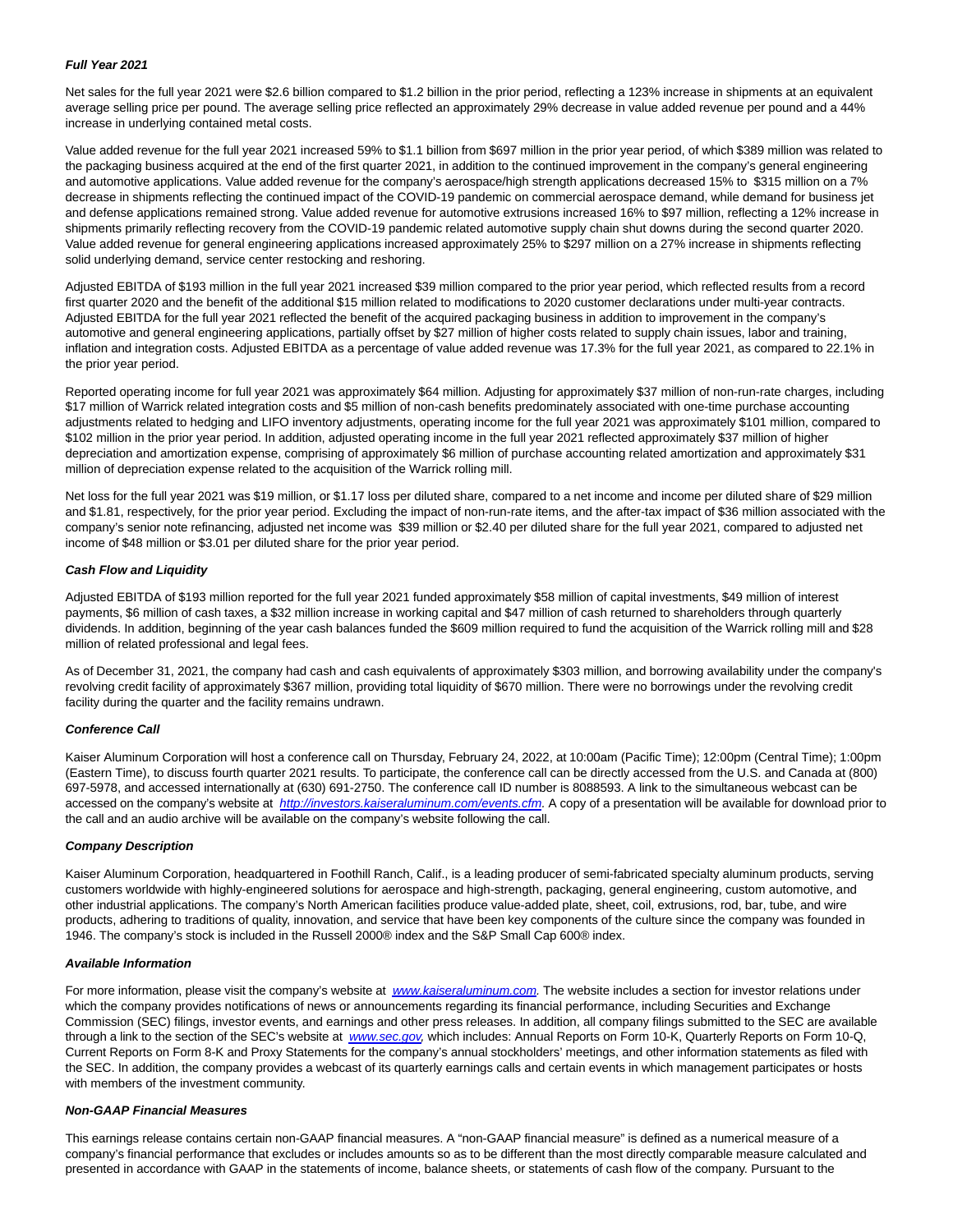requirements of Regulation G, the company has provided a reconciliation of non-GAAP financial measures to the most directly comparable financial measure in the accompanying tables.

The non-GAAP financial measures used within this earnings release are value added revenue, adjusted operating income, adjusted EBITDA, adjusted net income, and adjusted earnings per diluted share which exclude non-run-rate items and ratios related thereto. As more fully described in these reports, "non-run-rate" items are items that, while they may occur from period to period, are particularly material to results, impact costs primarily as a result of external market factors and may not occur in future periods if the same level of underlying performance were to occur. These measures are presented because management uses this information to monitor and evaluate financial results and trends and believes this information to also be useful for investors. Reconciliations of certain forward looking non-GAAP financial measures to comparable GAAP measures are not provided because certain items required for such reconciliations are outside of our control and/or cannot be reasonably predicted or provided without unreasonable effort.

## **Forward-Looking Statements**

This press release contains statements which constitute "forward-looking statements" within the meaning of the Private Securities Litigation Reform Act of 1995. These statements are based on the beliefs and assumptions of management based on information available to it at the time such statements are made. Kaiser Aluminum cautions that any forward-looking statements are not guarantees of future performance and involve significant risks and uncertainties, and that actual results may vary materially from those in the forward-looking statements as a result of various factors. These factors include: (a) the effectiveness of management's strategies and decisions, including strategic investments, capital spending strategies processes and countermeasures implemented to address operational and supply chain challenges, and the execution of those strategies; (b) general economic and business conditions, including the impact of the global outbreak of Coronavirus Disease 2019 and governmental and other actions taken in response, cyclicality, reshoring, supply interruptions, including the most recent disruptions resulting from the supply demand imbalances in the magnesium and silicon markets, and other conditions that impact demand drivers in the aerospace/high strength, automotive, general engineering, packaging and other end markets the Company serves; (c) the Company's ability to participate in mature and anticipated new automotive programs expected to launch in the future and successfully launch new automotive programs; (d) changes or shifts in defense spending due to competing national priorities; (e) pricing, market conditions and the Company's ability to effectively execute its commercial and labor strategies, pass through cost increases, including the institution of surcharges, and flex costs in response to changing economic conditions; (f) developments in technology; (g) the impact of the Company's future earnings, cash flows, financial condition, capital requirements and other factors on its financial strength and flexibility; (h) new or modified statutory or regulatory requirements; (i) the successful integration of the acquired operations and technologies continue to drive innovative solutions and further advance its capabilities, (j) the completion of the audit of the Company's financial statements for the year ended December 31, 2021 and (k) other risk factors summarized in the Company's reports filed with the Securities and Exchange Commission, including, when filed, the Company's Form 10-K for the year ended December 31, 2021. The Company undertakes no duty to update any forward-looking statement to conform the statement to actual results or changes in the Company's expectations.

#### **Investor Relations and Public Relations Contact:**

Melinda C. Ellsworth Kaiser Aluminum Corporation (949) 614-1757

# **KAISER ALUMINUM CORPORATION AND SUBSIDIARY COMPANIES**

# **STATEMENTS OF CONSOLIDATED (LOSS) INCOME (1)**

|                                                                                | Year Ended December 31,                                         |             |      |         |  |  |  |
|--------------------------------------------------------------------------------|-----------------------------------------------------------------|-------------|------|---------|--|--|--|
|                                                                                | 2021                                                            |             | 2020 |         |  |  |  |
|                                                                                | (In millions of dollars, except share and per<br>share amounts) |             |      |         |  |  |  |
| Net sales                                                                      | \$                                                              | 2,622.0     | \$   | 1,172.7 |  |  |  |
| Costs and expenses:                                                            |                                                                 |             |      |         |  |  |  |
| Cost of products sold, excluding depreciation and amortization and other items |                                                                 | 2,348.1     |      | 941.3   |  |  |  |
| Depreciation and amortization                                                  |                                                                 | 91.5        |      | 52.2    |  |  |  |
| Selling, general, administrative, research and development                     |                                                                 | 118.8       |      | 91.2    |  |  |  |
| Restructuring (benefit) costs                                                  |                                                                 | (0.8)       |      | 7.5     |  |  |  |
| Other operating charges (income), net                                          |                                                                 |             |      | (0.6)   |  |  |  |
| Total costs and expenses                                                       |                                                                 | 2,557.6     |      | 1,091.6 |  |  |  |
| Operating income                                                               |                                                                 | 64.4        |      | 81.1    |  |  |  |
| Other expense:                                                                 |                                                                 |             |      |         |  |  |  |
| Interest expense                                                               |                                                                 | (49.5)      |      | (40.9)  |  |  |  |
| Other expense, net                                                             |                                                                 | (38.9)      |      | (1.4)   |  |  |  |
| (Loss) income before income taxes                                              |                                                                 | (24.0)      |      | 38.8    |  |  |  |
| Income tax benefit (provision)                                                 |                                                                 | 5.5         |      | (10.0)  |  |  |  |
| Net (loss) income                                                              |                                                                 | (18.5)      | \$   | 28.8    |  |  |  |
| Net (loss) income per common share:                                            |                                                                 |             |      |         |  |  |  |
| <b>Basic</b>                                                                   | \$                                                              | (1.17)      | - \$ | 1.82    |  |  |  |
| Diluted <sup>2</sup>                                                           | \$                                                              | $(1.17)$ \$ |      | 1.81    |  |  |  |
| Weighted-average number of common shares outstanding (in thousands):           |                                                                 |             |      |         |  |  |  |
| Basic                                                                          |                                                                 | 15,836      |      | 15,802  |  |  |  |
| Diluted <sup>2</sup>                                                           |                                                                 | 15,836      |      | 15,913  |  |  |  |
|                                                                                |                                                                 |             |      |         |  |  |  |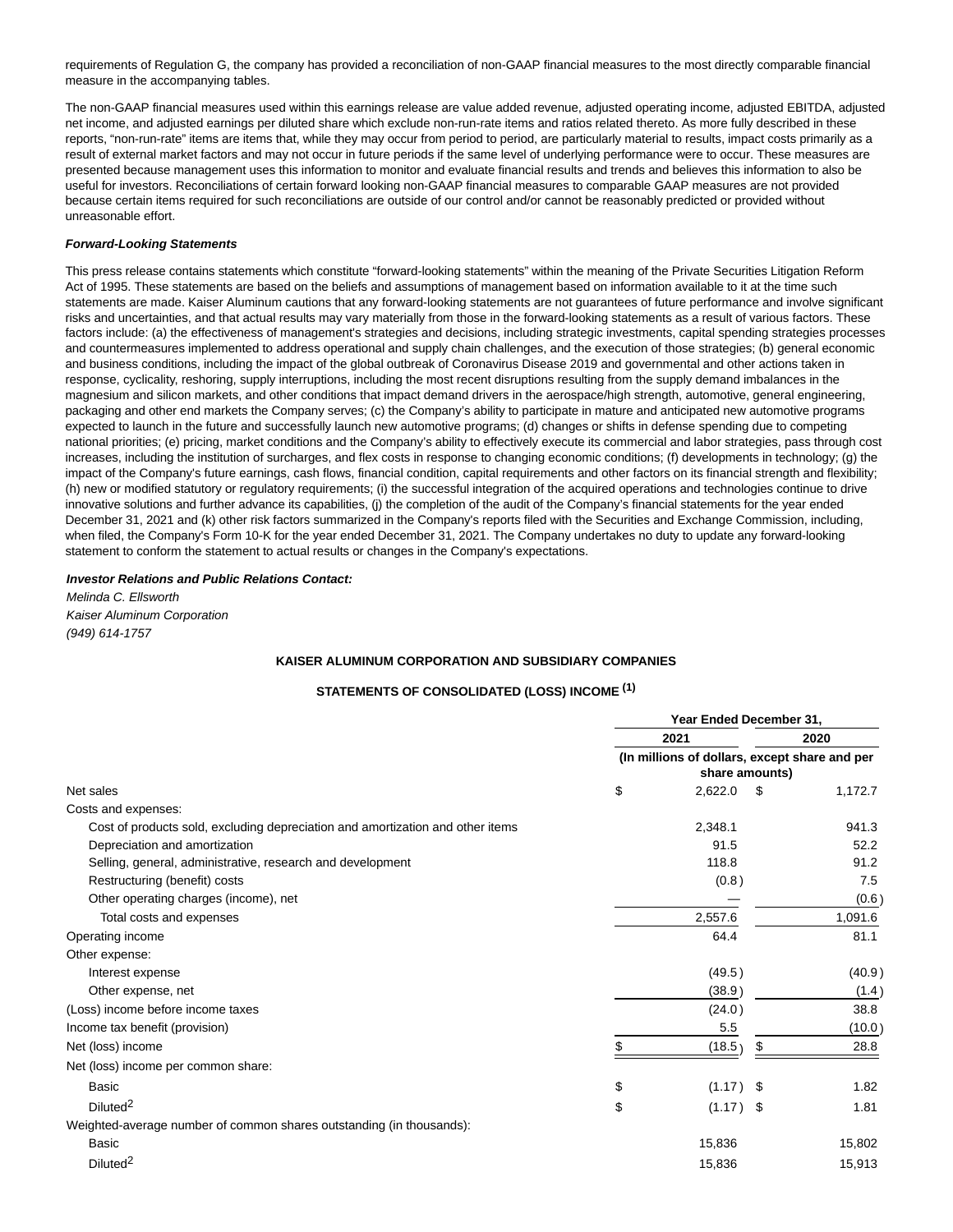1 Please refer to the Company's Form 10-K for the year ended December 31, 2021 for detail regarding the items in the table.

<sup>2</sup> Diluted shares for EPS are calculated using the treasury stock method.

# **KAISER ALUMINUM CORPORATION AND SUBSIDIARY COMPANIES**

# **CONSOLIDATED BALANCE SHEETS (1)**

|                                                                                                                                                                                                                          |      | As of December 31. |                                                                 |         |  |
|--------------------------------------------------------------------------------------------------------------------------------------------------------------------------------------------------------------------------|------|--------------------|-----------------------------------------------------------------|---------|--|
|                                                                                                                                                                                                                          | 2021 |                    |                                                                 | 2020    |  |
|                                                                                                                                                                                                                          |      |                    | (In millions of dollars, except share and per<br>share amounts) |         |  |
| <b>ASSETS</b>                                                                                                                                                                                                            |      |                    |                                                                 |         |  |
| Current assets:                                                                                                                                                                                                          |      |                    |                                                                 |         |  |
| Cash and cash equivalents                                                                                                                                                                                                | \$   | 303.2              | \$                                                              | 780.3   |  |
| Receivables:                                                                                                                                                                                                             |      |                    |                                                                 |         |  |
| Trade receivables, net                                                                                                                                                                                                   |      | 332.7              |                                                                 | 112.8   |  |
| Other                                                                                                                                                                                                                    |      | 53.0               |                                                                 | 11.6    |  |
| Contract assets                                                                                                                                                                                                          |      | 63.2               |                                                                 | 36.1    |  |
| Inventories                                                                                                                                                                                                              |      | 404.6              |                                                                 | 152.0   |  |
| Prepaid expenses and other current assets                                                                                                                                                                                |      | 48.7               |                                                                 | 28.6    |  |
| Total current assets                                                                                                                                                                                                     |      | 1,205.4            |                                                                 | 1,121.4 |  |
| Property, plant and equipment, net                                                                                                                                                                                       |      | 955.2              |                                                                 | 627.2   |  |
| Operating lease assets                                                                                                                                                                                                   |      | 46.2               |                                                                 | 26.5    |  |
| Deferred tax assets, net                                                                                                                                                                                                 |      | 3.4                |                                                                 |         |  |
| Intangible assets, net                                                                                                                                                                                                   |      | 67.7               |                                                                 | 26.7    |  |
| Goodwill                                                                                                                                                                                                                 |      | 39.3               |                                                                 | 18.8    |  |
| Other assets                                                                                                                                                                                                             |      | 105.2              |                                                                 | 44.1    |  |
| Total                                                                                                                                                                                                                    | \$   | 2,422.4            | \$                                                              | 1,864.7 |  |
|                                                                                                                                                                                                                          |      |                    |                                                                 |         |  |
| <b>LIABILITIES AND STOCKHOLDERS' EQUITY</b>                                                                                                                                                                              |      |                    |                                                                 |         |  |
| Current liabilities:                                                                                                                                                                                                     |      |                    |                                                                 |         |  |
| Accounts payable                                                                                                                                                                                                         | \$   | 351.4              | \$                                                              | 86.1    |  |
| Accrued salaries, wages and related expenses                                                                                                                                                                             |      | 46.9               |                                                                 | 30.8    |  |
| Other accrued liabilities                                                                                                                                                                                                |      | 58.4               |                                                                 | 41.4    |  |
| <b>Total current liabilities</b>                                                                                                                                                                                         |      | 456.7              |                                                                 | 158.3   |  |
| Long-term portion of operating lease liabilities                                                                                                                                                                         |      | 40.8               |                                                                 | 25.6    |  |
| Pension and other postretirement benefits                                                                                                                                                                                |      | 92.5               |                                                                 | 1.3     |  |
| Net liabilities of Salaried VEBA                                                                                                                                                                                         |      | 20.6               |                                                                 | 17.8    |  |
| Deferred tax liabilities                                                                                                                                                                                                 |      | 10.5               |                                                                 | 13.9    |  |
| Long-term liabilities                                                                                                                                                                                                    |      | 72.5               |                                                                 | 77.3    |  |
| Long-term debt                                                                                                                                                                                                           |      | 1,036.3            |                                                                 | 838.1   |  |
| <b>Total liabilities</b>                                                                                                                                                                                                 |      | 1,729.9            |                                                                 | 1,132.3 |  |
| Commitments and contingencies                                                                                                                                                                                            |      |                    |                                                                 |         |  |
| Stockholders' equity:                                                                                                                                                                                                    |      |                    |                                                                 |         |  |
| Preferred stock, 5,000,000 shares authorized at both December 31, 2021 and<br>December 31, 2020; no shares were issued and outstanding at<br>December 31, 2021 and December 31, 2020                                     |      |                    |                                                                 |         |  |
| Common stock, par value \$0.01, 90,000,000 shares authorized at both<br>December 31, 2021 and December 31, 2020; 22, 700, 404 shares issued and<br>15,865,118 shares outstanding at December 31, 2021; 22,647,455 shares |      |                    |                                                                 |         |  |
| issued and 15,812,169 shares outstanding at December 31, 2020                                                                                                                                                            |      | 0.2                |                                                                 | 0.2     |  |
| Additional paid in capital                                                                                                                                                                                               |      | 1,078.9            |                                                                 | 1,068.6 |  |
| Retained earnings                                                                                                                                                                                                        |      | 93.0               |                                                                 | 158.2   |  |
| Treasury stock, at cost, 6,835,286 shares at both December 31, 2021 and                                                                                                                                                  |      |                    |                                                                 |         |  |
| December 31, 2020                                                                                                                                                                                                        |      | (475.9)            |                                                                 | (475.9) |  |
| Accumulated other comprehensive loss                                                                                                                                                                                     |      | (3.7)              |                                                                 | (18.7)  |  |
| Total stockholders' equity                                                                                                                                                                                               |      | 692.5              |                                                                 | 732.4   |  |
| Total                                                                                                                                                                                                                    | \$   | 2,422.4            | \$                                                              | 1,864.7 |  |

1 Please refer to the Company's Form 10-K for the year ended December 31, 2021 for detail regarding the items in the table.

# **Reconciliation of Non-GAAP Measures - Consolidated (Unaudited)**

(In millions of dollars, except share and per share amounts)